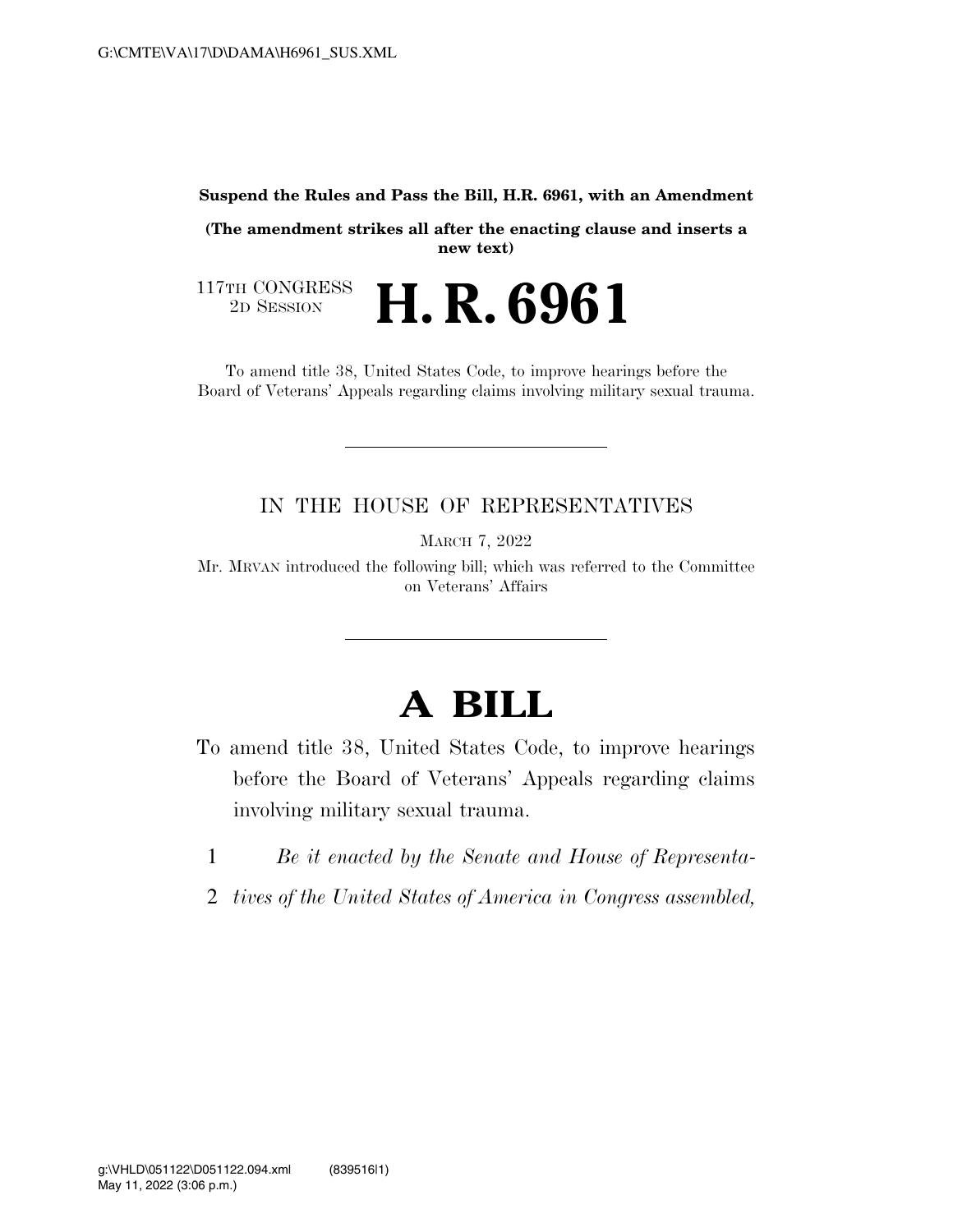## **SECTION 1. REQUIREMENT FOR TRAINING ON CLAIMS IN- VOLVING MILITARY SEXUAL TRAUMA PRIOR TO ASSIGNMENT OF CERTAIN PROCEEDINGS.**

 (a) REQUIREMENT.—Section 7102 of title 38, United States Code, is amended by adding at the end the fol-lowing new subsection:

 ''(c)(1) The Secretary shall ensure that there is of- fered to each member of the Board an annual training on military sexual trauma and proceedings that concern a claim for compensation based on military sexual trauma experienced by a veteran.

12 ''(2) A proceeding that concerns a claim specified in paragraph (1) may not be assigned to an individual mem- ber of the Board or to a panel of members unless the indi- vidual member, or each member of the panel, as the case may be, has completed the annual training most recently offered to that member pursuant to such paragraph.

18 "(3) In this subsection, the term 'military sexual trauma' has the meaning given that term in section 1166(c) of this title.''.

 (b) FIRST TRAINING.—The Secretary of Veterans Af- fairs shall ensure that each member of the Board of Vet- erans' Appeals is offered the first annual training under section 7102(c) of title 38, United States Code, as amend- ed by subsection (a), by not later than 180 days after the date of the enactment of this Act.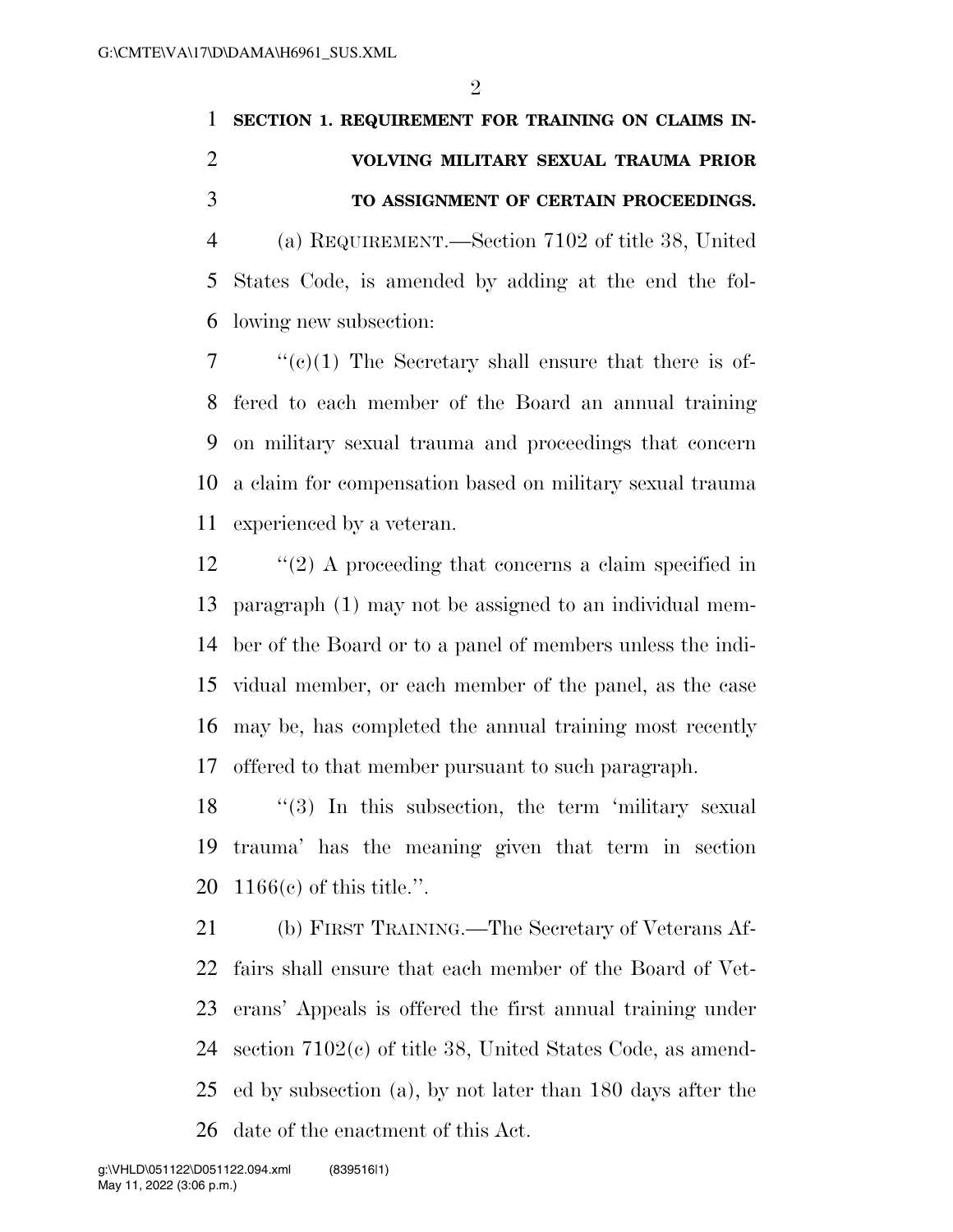| $\mathbf{1}$ | (c) APPLICABILITY.—The limitation under section                 |
|--------------|-----------------------------------------------------------------|
| 2            | $7102(e)(2)$ of title 38, United States Code, as added by       |
| 3            | subsection (a), shall apply with respect to the assignment      |
| 4            | of proceedings on or after the date that is 180 days after      |
| 5            | the date of the enactment of this Act.                          |
| 6            | SEC. 2. REVIEW OF LANGUAGE AND PRACTICES USED IN                |
| 7            | CONNECTION WITH CLAIMS INVOLVING MILI-                          |
| 8            | TARY SEXUAL TRAUMA.                                             |
| 9            | (a) BOARD OF VETERANS' APPEALS.—                                |
| 10           | (1) IN GENERAL.—Section $7112$ of title 38,                     |
| 11           | United States Code, is amended—                                 |
| 12           | (A) by inserting $(a)$<br><b>REMANDED</b>                       |
| 13           | CLAIMS.—" before "The Secretary"; and                           |
| 14           | (B) by adding at the end the following new                      |
| 15           | subsections:                                                    |
| 16           | "(b) CLAIMS INVOLVING MILITARY SEXUAL TRAU-                     |
| 17           | MA.—The Board shall promptly determine whether a no-            |
|              | 18 tice of disagreement filed with the Board is a covered case. |
| 19           | "(c) DEFINITIONS.—In this section:                              |
| 20           | "(1) The term 'covered case' means a case—                      |
| 21           | $\lq\lq$ that concerns a claim for compensa-                    |
| 22           | tion based on military sexual trauma; and                       |
| 23           | $\lq\lq$ for which the appellant has requested                  |
| 24           | a hearing in the notice of disagreement filed                   |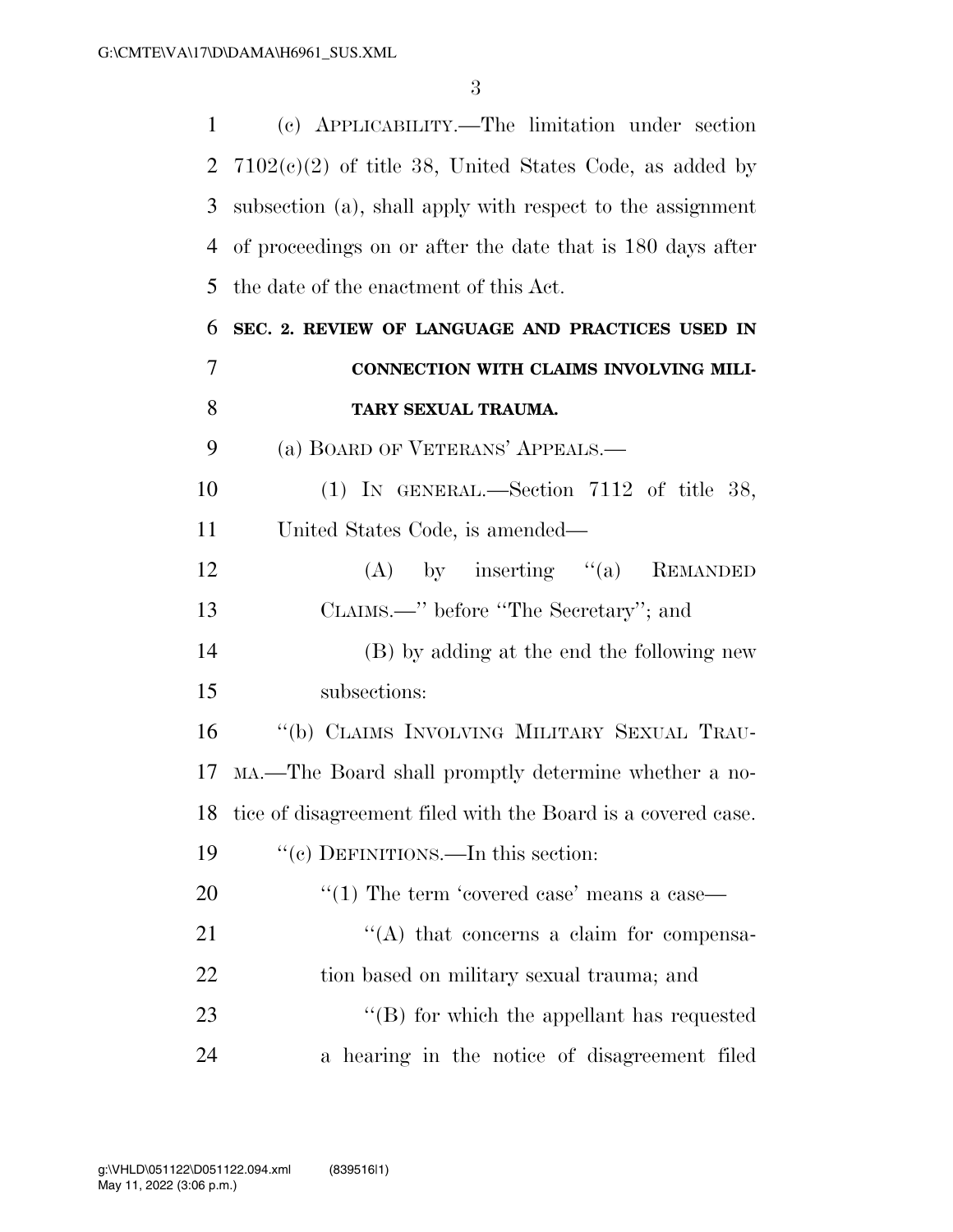| $\mathbf{1}$   | with the Board pursuant to section 7105 of this         |
|----------------|---------------------------------------------------------|
| $\overline{2}$ | title.                                                  |
| 3              | $\lq(2)$ The term 'military sexual trauma' has the      |
| $\overline{4}$ | meaning given that term in section 1166 of this         |
| 5              | title.".                                                |
| 6              | (2) CLERICAL AMENDMENTS.                                |
| 7              | (A) SECTION HEADING.—The heading of                     |
| 8              | such section is amended by striking "re-                |
| 9              | <b>manded</b> " and inserting " <b>certain</b> ".       |
| 10             | (B) TABLE OF SECTIONS.—The table of                     |
| 11             | sections at the beginning of chapter 71 of such         |
| 12             | title is amended by striking the item relating to       |
| 13             | section 7112 and inserting the following:               |
|                | "7112. Expedited treatment of certain claims.".         |
| 14             | (b) AUDIT AND MODIFICATION OF DENIAL LET-               |
| 15             | TERS.-                                                  |
| 16             | (1) REQUIREMENT.—The Secretary of Veterans              |
| 17             | Affairs shall conduct an audit of the language used     |
| 18             | in letters sent to individuals to explain the decision  |
| 19             | by the Secretary to deny covered claims. Not later      |
| 20             | than 180 days after the date of the enactment of        |
| 21             | this Act, the Secretary shall modify the letters to en- |
| 22             | sure that—                                              |
| 23             | (A) the letters use trauma-informed lan-                |
| 24             | guage; and                                              |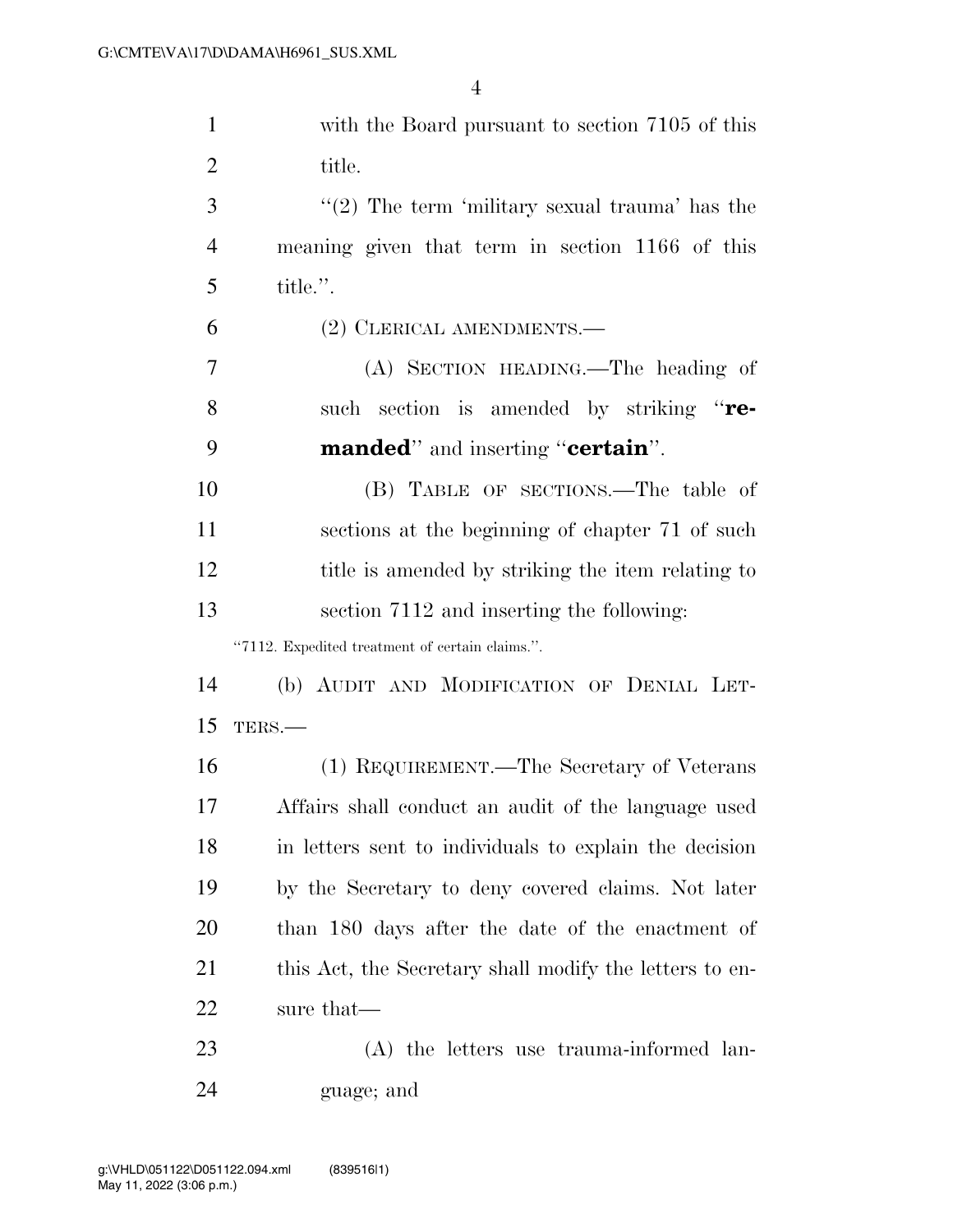(B) veterans are not re-traumatized 2 through insensitive language.

 (2) CONSULTATION.—The Secretary shall carry out paragraph (1) in consultation with veterans serv- ice organizations and other stakeholders as the Sec-retary determines appropriate.

 (c) EXAMINATIONS.—The Secretary shall establish protocols for Department of Veterans Affairs medical pro- viders and contract medical providers to ensure that the medical providers conduct examinations regarding covered claims using trauma-informed practices.

(d) DEFINITIONS.—In this section:

 (1) The term ''compensation'' has the meaning given that term in section 101 of title 38, United States Code.

 (2) The term ''contract medical provider'' means a medical provider who contracts with the Department of Veterans Affairs to provide a medical examination or a medical opinion when such an ex- amination or opinion is necessary to make a decision on a claim under the laws administered by the Sec-22 retary of Veterans Affairs.

23 (3) The term "covered claim" means a claim for compensation based on military sexual trauma experienced by a veteran.